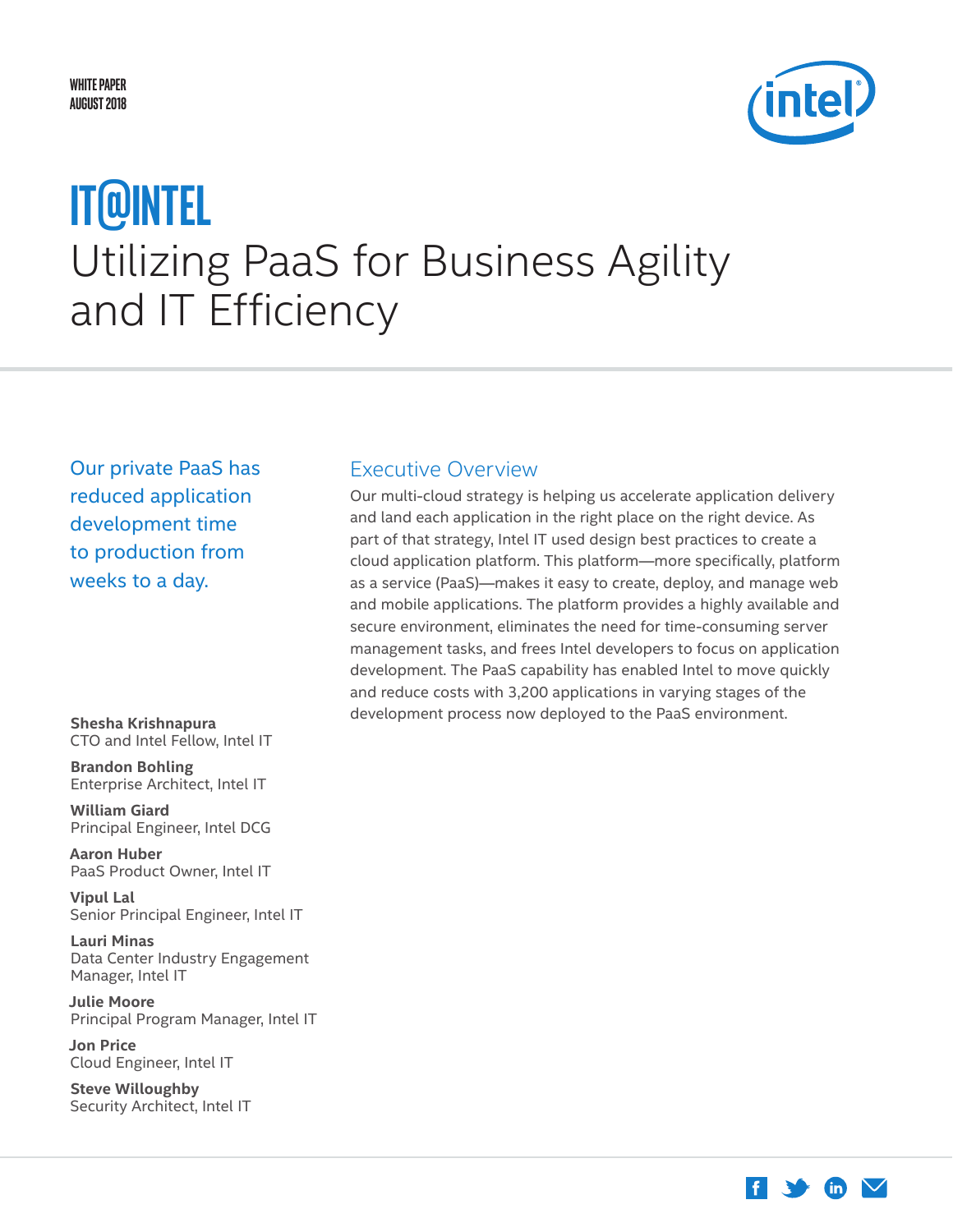#### Contents

- 1 [Executive Overview](#page-0-0)
- 2 Business Challenge – Business Drivers for PaaS
- 5 [Intel Cloud Application Platform](#page-4-0)  [Solution](#page-4-0)
	- [Benefits](#page-5-0)
	- [The Application Developers'](#page-7-0)  [Perspective](#page-7-0)
	- [The DevOps Perspective](#page-8-0)
- 10 [Results](#page-9-0)
- 11 [Next Steps](#page-10-0)
- 11 [Conclusion](#page-10-0)

#### Acronyms

|             | <b>DBaaS</b> database as a service |
|-------------|------------------------------------|
|             | DevOps development and operations  |
| laaS        | infrastructure as a service        |
| PaaS        | platform as a service              |
| <b>SaaS</b> | software as a service              |
| <b>VM</b>   | virtual machine                    |
|             |                                    |

# Business Challenge

The ongoing evolution of technology continues to change the business world. Changes such as the free movement of diverse information, custom mobile applications and services, and the variety and growth in devices are having a significant impact on Intel IT. Data must be available everywhere and securely accessible from any device. Users need the right information at the right time tailored to their usage model. Other factors of change include the introduction of new devices as part of Intel's Bring Your Own Device program, the increased frequency in OS and browser updates, and the pace at which new capabilities are released to support the business. All these factors made us realize we needed to change our method of developing and delivering applications.

Traditional approaches to application development and testing are expensive for both commercial off-the-shelf and internally developed software. Business software is now indispensable for growth and competitive differentiation. Software that quickly integrates existing capabilities and supports new deployments is needed. We needed to standardize development environments around a common toolset and platform to meet agile business needs.

As part of Intel's multi-cloud strategy, we are deploying public software-asa-service (SaaS) solutions and a private platform-as-a-service (PaaS) cloud. Many of our applications are central to Intel's business, which make them less viable candidates for public clouds, including public PaaS. For some applications, the business acceptance criteria for performance requires solutions closer to the user's internal systems. In many cases integrating existing solutions with an external environment can significantly extend the application development and delivery by several weeks or months.

These security, business, and environmental factors help us to make application hosting decisions that place the application in the right place and on the right device. In many cases, the right place is our own private PaaS solution hosted within our private cloud infrastructure.

# Business Drivers for PaaS

Building applications for the cloud enables business agility. The word "private" in private PaaS means that IT manages the PaaS solution, but it can be installed on both publicly managed infrastructure and internally managed infrastructure, implemented as infrastructure as a service (IaaS). The primary business benefits of private PaaS include the following:

- Significantly decreases delivery time for custom applications through shared services and performance features
- Increases the pace of development through a reduced administrative burden on developers
- Improves integration with legacy solutions
- Lowers infrastructure costs through location independence and shared services
- Improves security compliance through platform-enabled efficiencies

Our goal is to get 80 percent of existing applications hosted in the right place on the right device.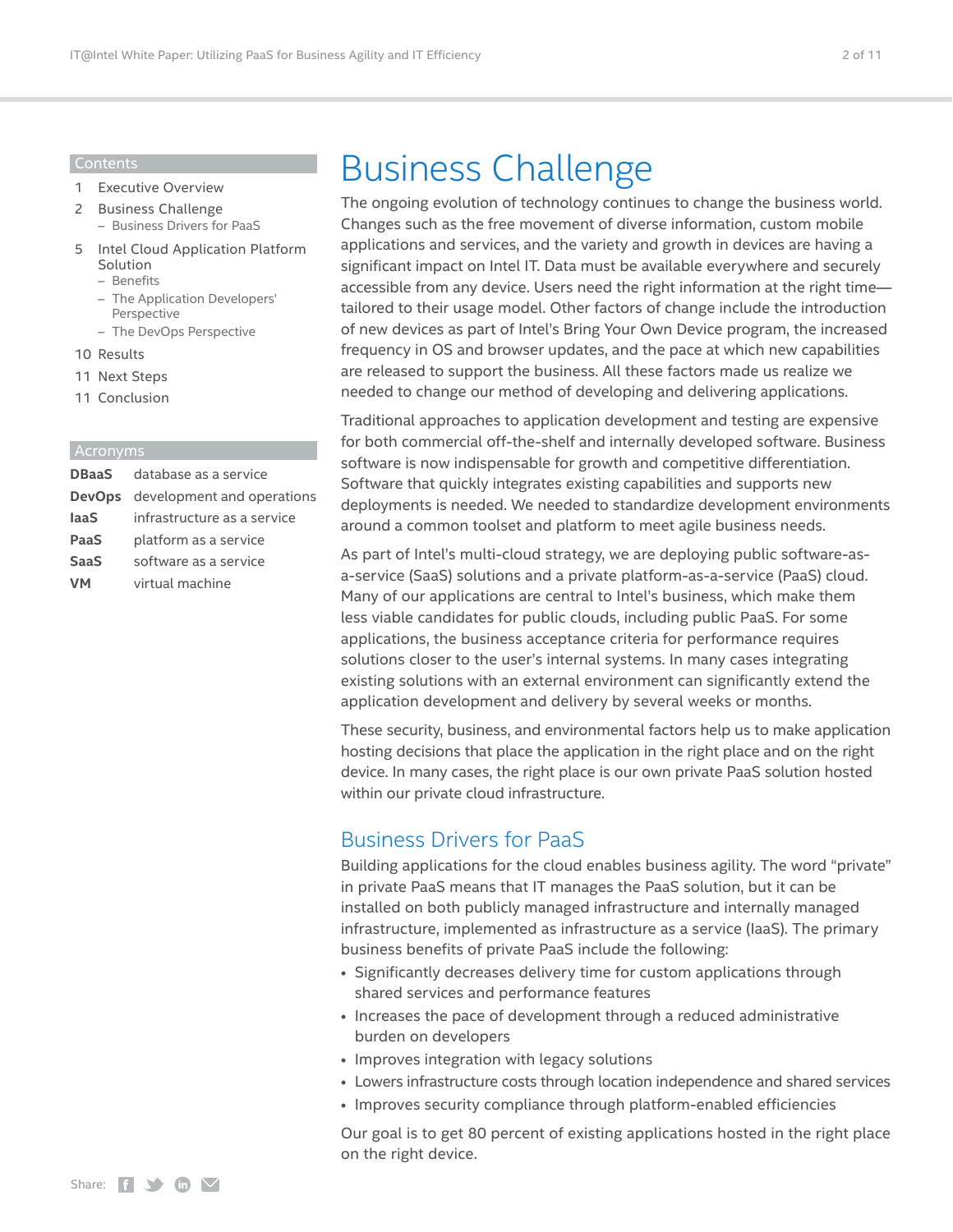#### **Reduction in Time to Market for Custom Applications**

With private PaaS, an application and associated database can be created and configured in less than a day instead of weeks (see Figure 1). Developers can innovate quickly, providing business solutions on demand. Leveraging private PaaS simplifies application deployment and management and increases developer productivity through shared services.

#### **Increased Pace of Development**

PaaS allows developers to frequently change or upgrade application features by automating routine tasks. Because solutions can be readily deployed to a common environment, development teams can more easily collaborate on projects, such as testing new feature sets and integrating services. Further, with PaaS developers no longer have the administrative burden of software patching and updates and can instead focus on development tasks. This benefit is particularly important with today's increased frequency of security updates.

#### **Improved Integration with Legacy Solutions**

Businesses have justifiable reasons for leaving legacy systems in place once deployed; often a key reason at Intel is the ability to access historical data and reports, system integration, and services. A major advantage of private PaaS is the ease of integration with existing solutions. When landing solutions externally, development teams spend a significant amount of time rewriting portions of the application to enable external connectivity. Even with experienced application teams who have experience with external integration, the nature of the development integration can be costly for a time and development effort. Now with the internal PaaS environment, the development teams can focus on the key application areas that need to be enhanced.

#### **Lowered Infrastructure Costs**

The cost advantages of cloud platforms make these platforms popular with IT decision makers. Because they are location-independent and resistant to failure and latency, cloud platforms enable IT to locate computing hubs worldwide, further improving the computing cost profile.

To remain cost competitive in today's business climate, many businesses must now depend upon cloud application platforms to better control costs for business application development, infrastructure, and security. Private PaaS simplifies an application's back-and-forth migration between public clouds and internal IT by abstracting the application away from infrastructure and enforcing a common inheritable architecture in the different environments. For example, architecture patterns common to most applications and clouds are built into PaaS middleware to reduce coding time. A PaaS self-service console allows developers to upload code and publish it to infrastructure dictated by policy automation.

#### Time To Market



Figure 1. Platform as a service (PaaS) can reduce application development time from weeks to less than a day.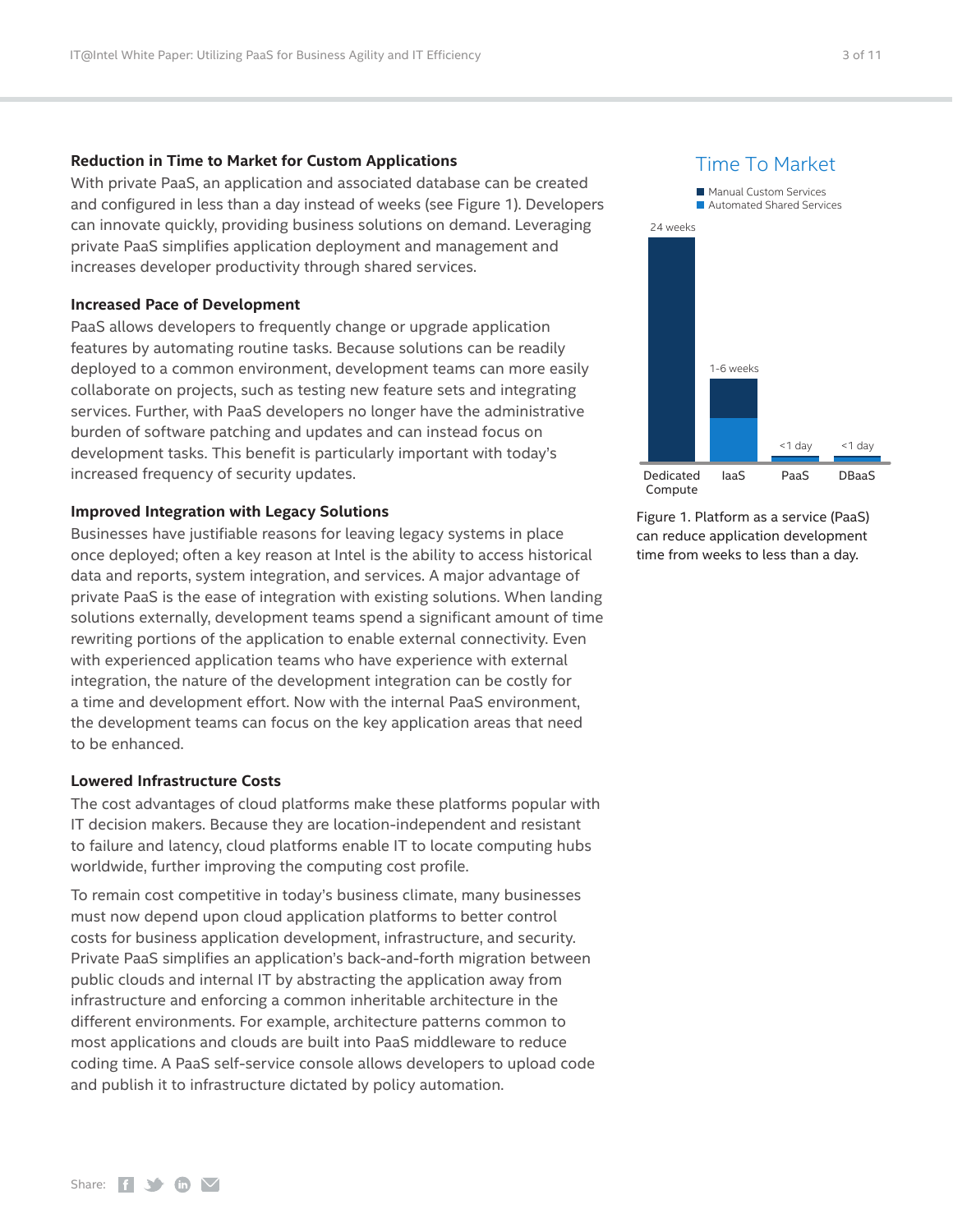

PaaS increases the efficiency of resources for IT departments. Compute density can be increased by switching from single-tenant to multitenant hosting. This efficiency leads to lower support costs. IT takes ownership of the OS and database patching and compliance. Fewer personnel are required for supporting the application and database infrastructure.

Private PaaS can greatly reduce costs by improving infrastructure utilization, automating many manual configuration tasks, and employing self-service interfaces. We have achieved a 67.6 percent savings on the costs of application instances after moving the application from IaaS to PaaS. In addition, we achieved a 63.7 percent savings on the cost per open source database instance after switching from IaaS to PaaS.1

When assessing cost benefits it is also important to consider both internal and external cloud offerings. Intel IT performed a cost comparison between the deployment of cloud solutions hosted within our own infrastructure (internal IaaS) and those hosted with a public service provider (public cloud). The financial assessments (see Figure 2) indicated that our private PaaS solution was 44 percent less expensive than using an external cloud environment.<sup>2</sup> In addition, we found that the time to market can be delayed by as much as six weeks for external solutions as the project schedule is adjusted for the refactoring of application code to integrate data and services, governance, and security reviews.

<sup>2</sup> External cloud pricing is based on volume discounted price. Full technical feasibility to use cloud was not done. Minimum required internal IT heads to support external cloud is included.



Figure 2. We achieved a savings of more than 40 percent, compared with the cost of external solutions. Source: Intel internal measurements, 2015.

# Internal Versus External Cost Comparison

Lower is Better, Based on 2010 Baseline

<sup>1</sup> Cost savings are based on Intel IT's internal infrastructure costs.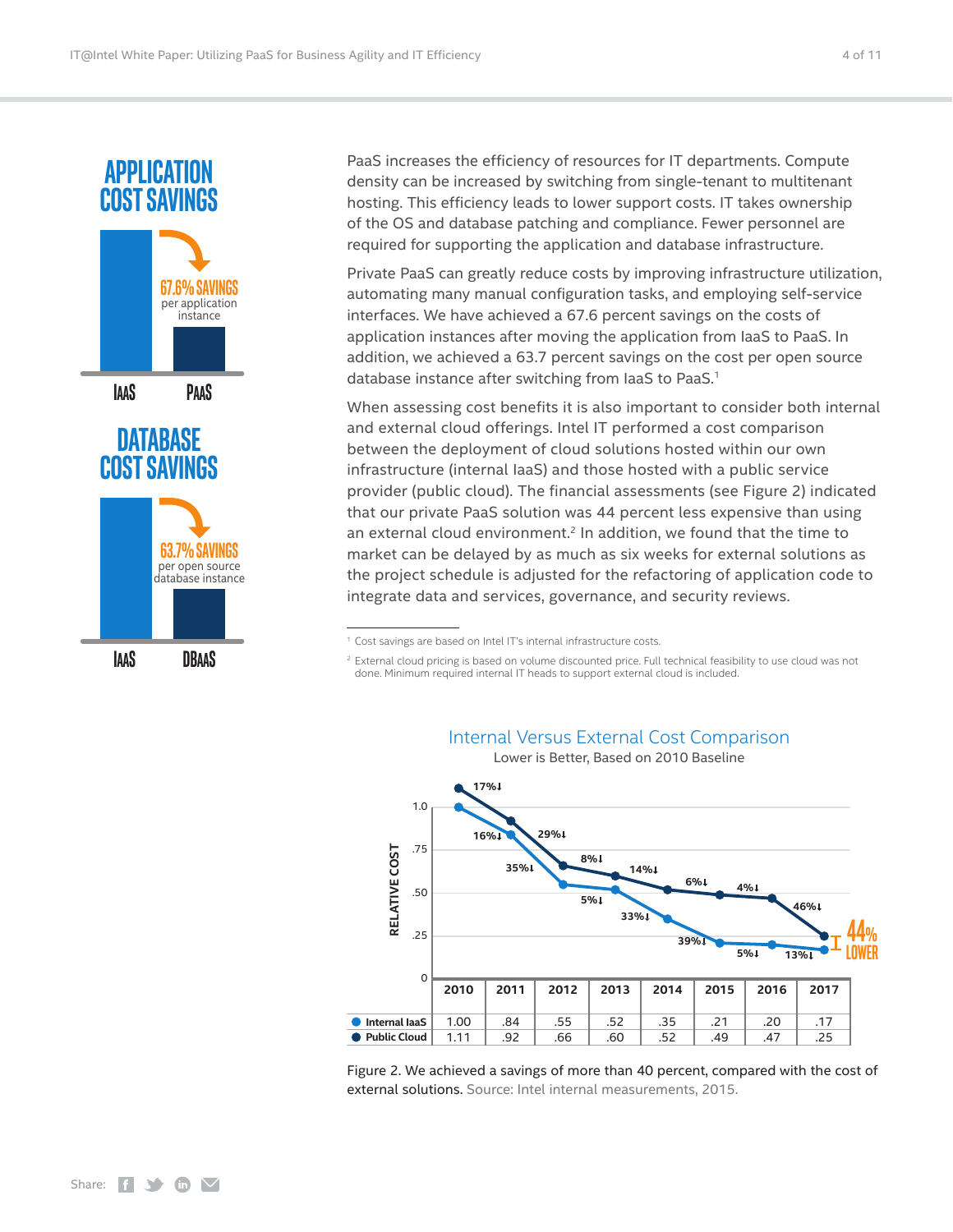#### <span id="page-4-0"></span>**Improved Security Compliance**

Security is an often overlooked, but significant benefit of private PaaS (see Figure 3). Governance control is simplified, because applications and data are centralized and do not span thousands of virtual machines. The platform used by Intel developers is pre-approved by our security governance teams and streamlines the process for landing solutions and enabling network access through the appropriate firewalls. The infrastructure experts, not the application developers, secure and manage the platform infrastructure.

Private PaaS enables an organization to manage all its applications from a central location, lessening concerns about being outside the bounds of IT governance. A cloud application development platform can provide central control over development and hosting operations, including recommendations and best-known methods to help ensure compliance and security.

Within an IaaS environment the application has a unique OS and software configuration that must be patched and maintained. Within a PaaS environment the standardization of the application OS and software drives a loose coupling with the OS and software and reduces the time for patching and configuration, thereby reducing costs to the business. Perhaps more important, it also leads to the ability to address vulnerabilities more quickly.

Finally, by using a private PaaS, developers can easily migrate away from applications that may have code vulnerabilities because they are based on older, non-patched libraries or frameworks.

# Intel Cloud Application Platform Solution

To address the business challenges discussed above, we built a private PaaS that we call the Intel Cloud Application Platform.

The Intel Cloud Application Platform is a cloud service based on open source PaaS software that makes it easy to deploy and manage web and mobile applications. The platform service supports a variety of application stacks, including open source software. It provides a highly available and secure environment, eliminates the need for time-consuming server management tasks, and frees developers to focus on application development.

The following sections discuss the benefits we have gained from the Intel Cloud Application Platform, our application developers' response to the platform, and the platform's effect on development and operations (DevOps).

#### **Security**



**Externally Hosted IaaS Intel Cloud Application Platform**

Figure 3. We have found that PaaS provides better security than IaaS.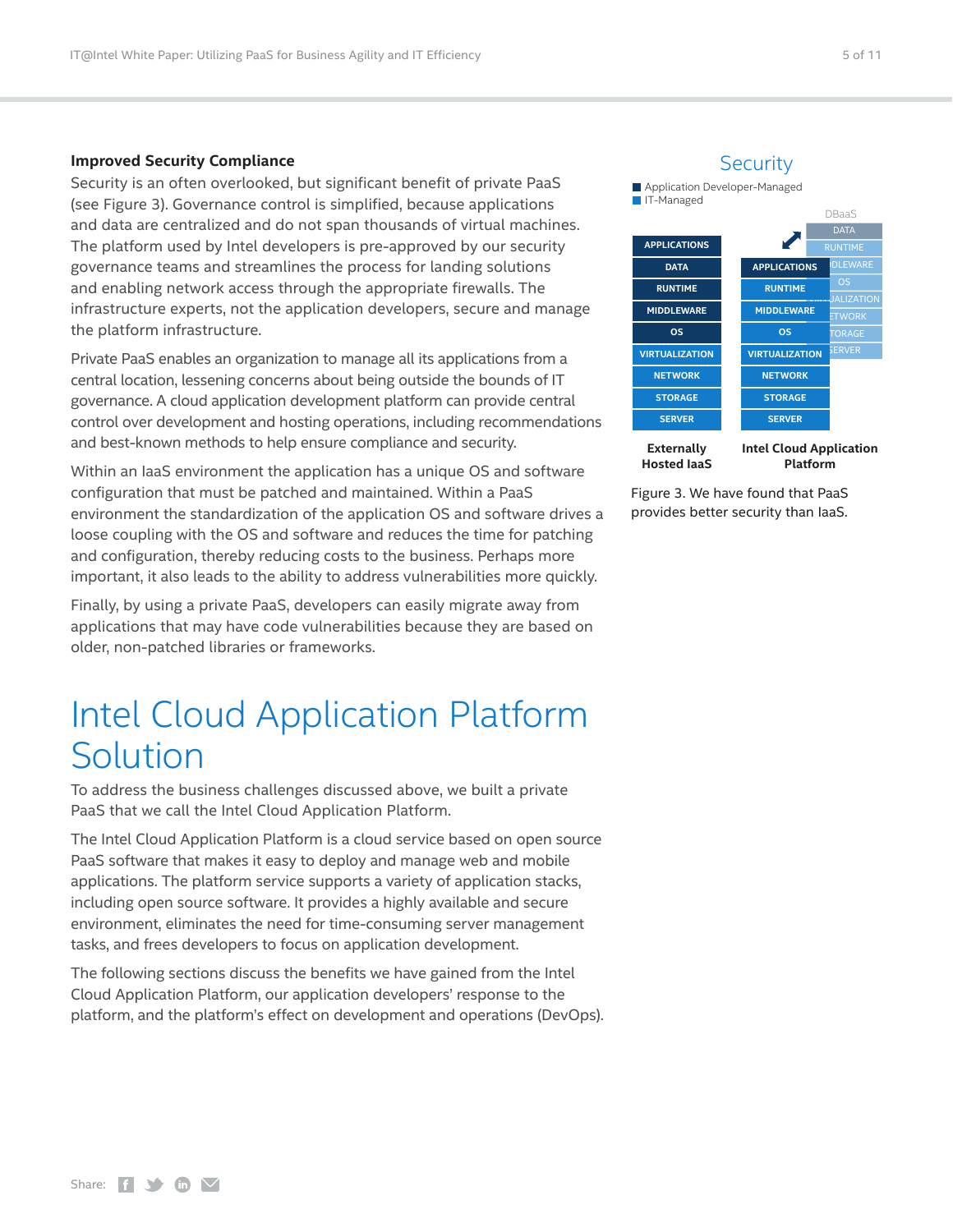### <span id="page-5-0"></span>**Benefits**

We have found that the Intel Cloud Application Platform provides several benefits to IT and application developers.

#### **Quick Development of Cloud-Ready Applications**

The Intel Cloud Application Platform provides an automated development environment for end-to-end solutions with a streamlined process. The platform can host almost any web-based application if it is designed as a cloud-aware application. Those applications can deliver content to mobile devices or any other device that can consume data over http and https protocols. The developer uses the Intel Cloud Application Platform interface to push an application into the cloud. The platform includes web services registry access (publish and consume). With a single "push" deployment, the application landing process steps are automated.

The Intel Cloud Application Platform is a complete platform for deployment and hosting. This platform provides administration utilities such as provisioning, patching, and upgrading. Developers can choose to take advantage of abstracted middleware included in the platform to reduce setup and configuration. Also included are a runtime container, an OS, and middleware. Supported developer utilities and tools include a commandline interface, APIs, and a web portal. We provide a self-service path to hosting capabilities, production automation, and integration with solutions. The developer can quickly move an application through development, test, and production with fewer steps and less complexity than traditional hosting and IaaS. The Intel Cloud Application Platform also provides a community developer space that we call the Intel IT Developer Zone, where developers can share recommendations and tips for quickly deploying cloud applications.

#### **Efficient Resource Utilization and Component Reuse**

The Intel Cloud Application Platform leverages application deployment policies to enable fine-grained mapping of applications and application components to the infrastructure. This mapping to the infrastructure supports both internally and externally facing applications.

The front-end supports multiple platforms, enabling Intel developers to be productive on any client platform (see Figure 4). These platforms include a variety of devices and inputs, and multiple operating systems and browsers.

The Intel Cloud Application Platform incorporates IaaS. We used Intel's IaaS for enterprise private cloud and moved the back-end (the server runtime environment) to the cloud. The cloud is a set of the Intel Cloud service is a set of the Intel Cloud in the Intel Cloud

### Intel Cloud Application Platform



Application Platform supports multiple platforms, enabling application developers to be productive on any client platform.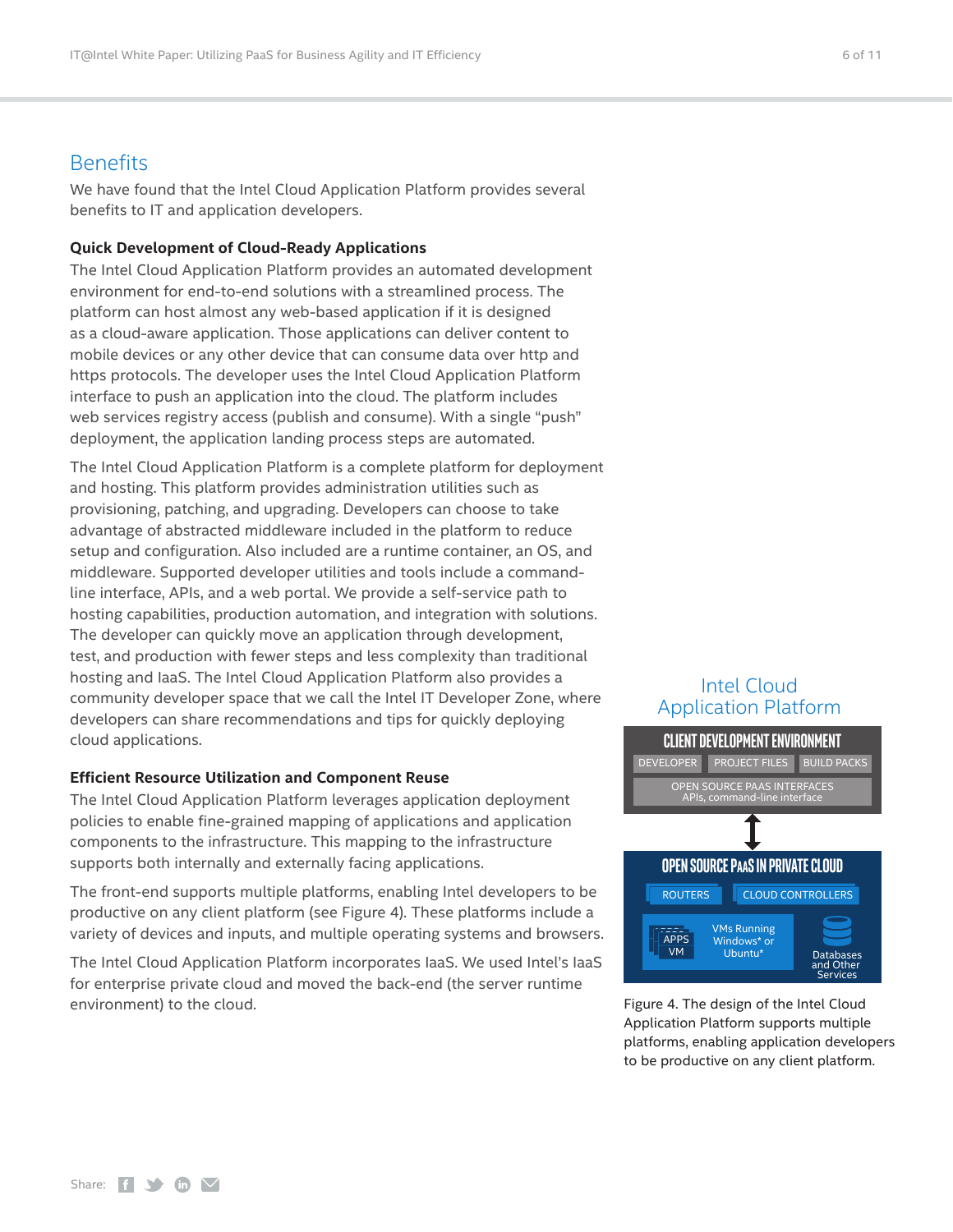#### **Security and Governance Built-In by Design**

In the past, Intel had multiple application silos with different security rules and configurations based on each business unit's needs. The Intel Cloud Application Platform enables developers to consolidate applications on a shared infrastructure, while using sophisticated deployment policies to comply with specific business, security, or legal requirements. Security governance with separate approval processes is used for production enclave applications and exclave applications.

Previously, some developers were not sure how to properly secure the OS and software configuration for cloud hosting. We found that developers from different teams integrated security in different ways or, in some cases, misconfigured the environment. PaaS prevents these errors by automatically applying a secure configuration. Not only does this reduce costs because fewer people are required to monitor the environment and correct any problems, but it also equates to a faster time to address vulnerabilities once applications are deployed.

#### **Built-In Elasticity with High Availability**

Scaling is achieved by using redundant multiple platform instances. The Intel Cloud Application Platform provides application hosting from source code and is built to scale quickly for bursting workloads. We monitor capacity and add virtual machines as needed for scaling. In the future, we plan to develop capacity models and triggers to automate elastic scale-out and scale-back.

With the abstracted middleware, the Intel Cloud Application Platform can run in multiple clouds. This makes it easy to extend the platform to span data centers. Developers can quickly deploy applications to different zones for scaling workloads or redundancy.

High availability is achieved by hosting applications on lightweight containers that are abstracted from the infrastructure and are able to rehydrate on other servers if the hardware fails. Load balancing across multiple platform instances ensures that the application experience is never diminished. To prevent service degradation, the Intel Cloud Application Platform uses highly sensitive telemetry monitoring, which assures that users get the performance they require.

#### **Scalable Databases**

Databases are external to the native Intel Cloud Application Platform. We use our own database as a service (DBaaS) for secure, persistent data. By using our own DBaaS we can right-size the environment dynamically using a scale-out model.

Where the databases are hosted is not important to developers. They simply use a portal to request a new database instance and a connection string is returned. Every database provisioned can have three logins: schema owner (manage the database structure), application owner (read/ write data), and read-only.

Multiple applications on the Intel Cloud Application Platform can share the same database if they have the same application owner. Developers can create and populate tables within a database three ways:

- Build the application so it can detect whether there are tables and, if not, create them as needed.
- Build a small additional application that performs all initialization and population of any tables.
- Use a native database client to create tables and upload data.

Users manage their own tables and data; however, we provide standard backups and patching, indexing, and disaster recovery backups.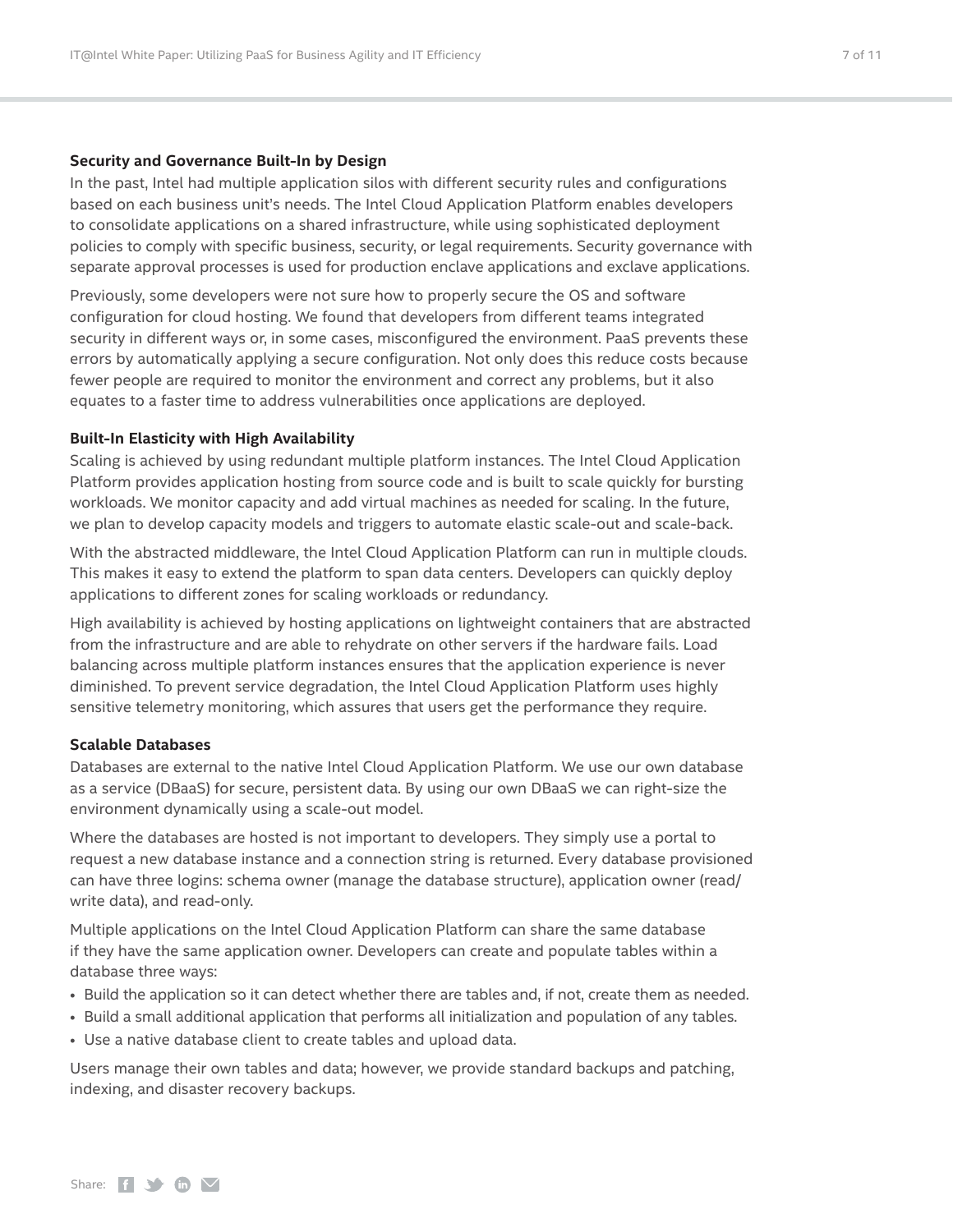#### <span id="page-7-0"></span>**Linkage to Application Performance Monitoring Tools**

Developers can monitor and manage their applications using built-in tools (see Figure 5). Developers are able to self-manage their applications from launch to end of life. Management goes beyond performance monitoring to create, destroy, and scale application instances. Additionally, developers can view platform utilization and error logs.

With Intel Cloud Application Platform capabilities, a developer needs to manage only the application. IT manages the underlying platform and infrastructure.

### The Application Developers' Perspective

To engage Intel's developers with the Intel Cloud Application Platform, we launched a site known as the Intel IT Developer Zone. We introduced the zone to developers as the 5 Star Applications Initiative. This tool highlights to developers the benefits to using the Intel Cloud Application Platform (see Table 1).

The Intel IT Developer Zone connects teams with experts and tools. The site consists of code development guidance, code assets, application generator, best practices, tools, service depot, training, and code samples. User interface assets consist of guidance, code, and samples. Code security and audits are integrated into the Intel Cloud Application Platform. Developers can trust that within their applications, the data and identity are protected. The most frequent types of applications being developed were screencasts and assets, services, and metrics instrumentation.

Table 1. Features and Benefits of the 5 Star Applications Initiative.

| Criteria                                 | <b>Developer Benefit</b>                                                                                     |
|------------------------------------------|--------------------------------------------------------------------------------------------------------------|
| Security<br>and Audit                    | My data and identity are<br>protected.                                                                       |
| , User<br>Experience                     | My application is intuitive<br>and easy to use.                                                              |
| <b>Platform</b>                          | My application is<br>accessible and works on<br>my choice of platform.                                       |
| Device<br>Capability                     | My application takes<br>advantage of my device<br>and its features.                                          |
| <b>Interact</b><br>nternes<br>and Evolve | My application supports<br>emerging devices and<br>interactions (for example,<br>touch, voice, and gesture). |



#### Figure 5. The Intel Cloud Application Platform consists of components that enable application developers to focus on managing their applications, while Intel IT manages the underlying platform and infrastructure.

gns and template

Share:  $f \rightarrow f$  (in  $\vee$ 

# Intel Cloud Application Platform Components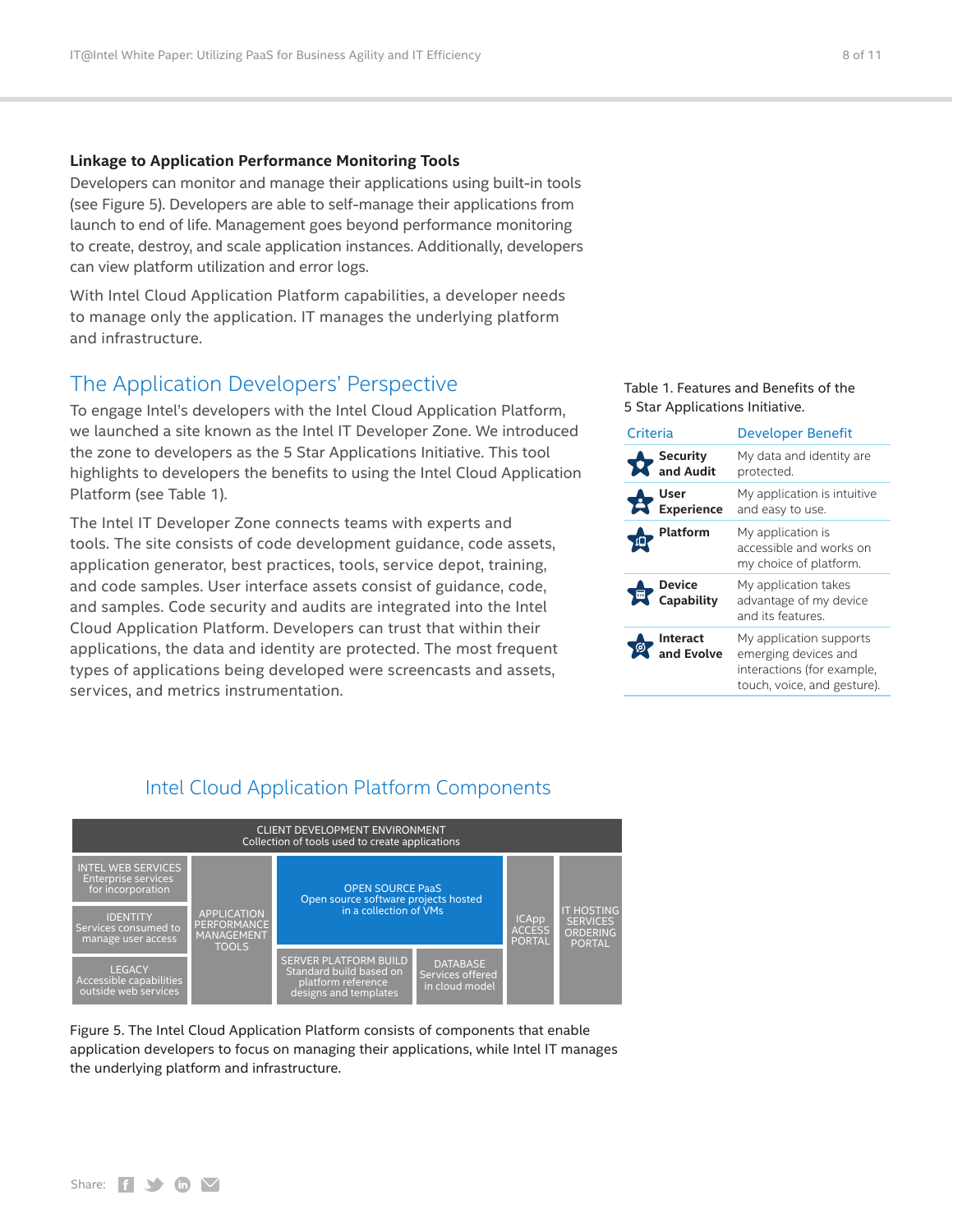<span id="page-8-0"></span>As shown in Figure 6, application development starts by logging into the Intel Cloud Application Platform client development environment. Using a browser interface, developers get access to open source PaaS tools, a hosting service catalog, the Intel Cloud Application Platform portal, and the application performance monitoring dashboard. Command-line interface utilities and integrated development environment plug-ins are also available so developers can choose their favorite tools.

Developers do not have to provision servers to start or test their applications. Applications developed on the Intel Cloud Application Platform are not locked in to any specific infrastructure. Applications are load balanced and can be deployed to multiple locations for rapid scaling. The Intel Cloud Application Platform provides access to our cloud database (DBaaS) or developers can use one of their own. Finally, developers can use single signon for viewing their application logs and application life cycle management.

The Intel Cloud Application Platform provides developers application frameworks such as .NET\*, Java\*, Python\*, HTML, Node.js\*, Ruby\*, and PHP\*. The Intel Cloud Application Platform application stack uses containers to prevent noisy neighbors. In development, applications are deployed to a node that has the right resource stack, sharing with other applications that have similar resource needs.

Developers have the flexibility to configure the path to production that makes sense for their project. For example, applications are created in spaces within organizations to separate the path to production phases in one or more instances of the Intel Cloud Application Platform.

When the application is pushed to production, developers manage the application life cycle using the application performance monitoring dashboard.

# The DevOps Perspective

The Intel Cloud Application Platform significantly improves DevOps. Intel's DevOps teams align communication, collaboration, and integration between software developers and IT operations.

Traditional software development processes involve multiple transfers between teams—from business analysts to architects to coders, then to quality assurance and finally to operations. Project transfers can create a number of misunderstandings and miscommunications, which lead to issues with quality and deployment speed.

We have embraced Agile software development. Agile methodologies create more frequent releases of incremental functionality, continuous integration, and continuous delivery. Agile development eliminates many of the bottlenecks and transfers between the business and the development teams. Despite the move to Agile development, DevOps was still left with a growing number of issues.



Figure 6. The Intel Cloud Application Platform uses open source PaaS.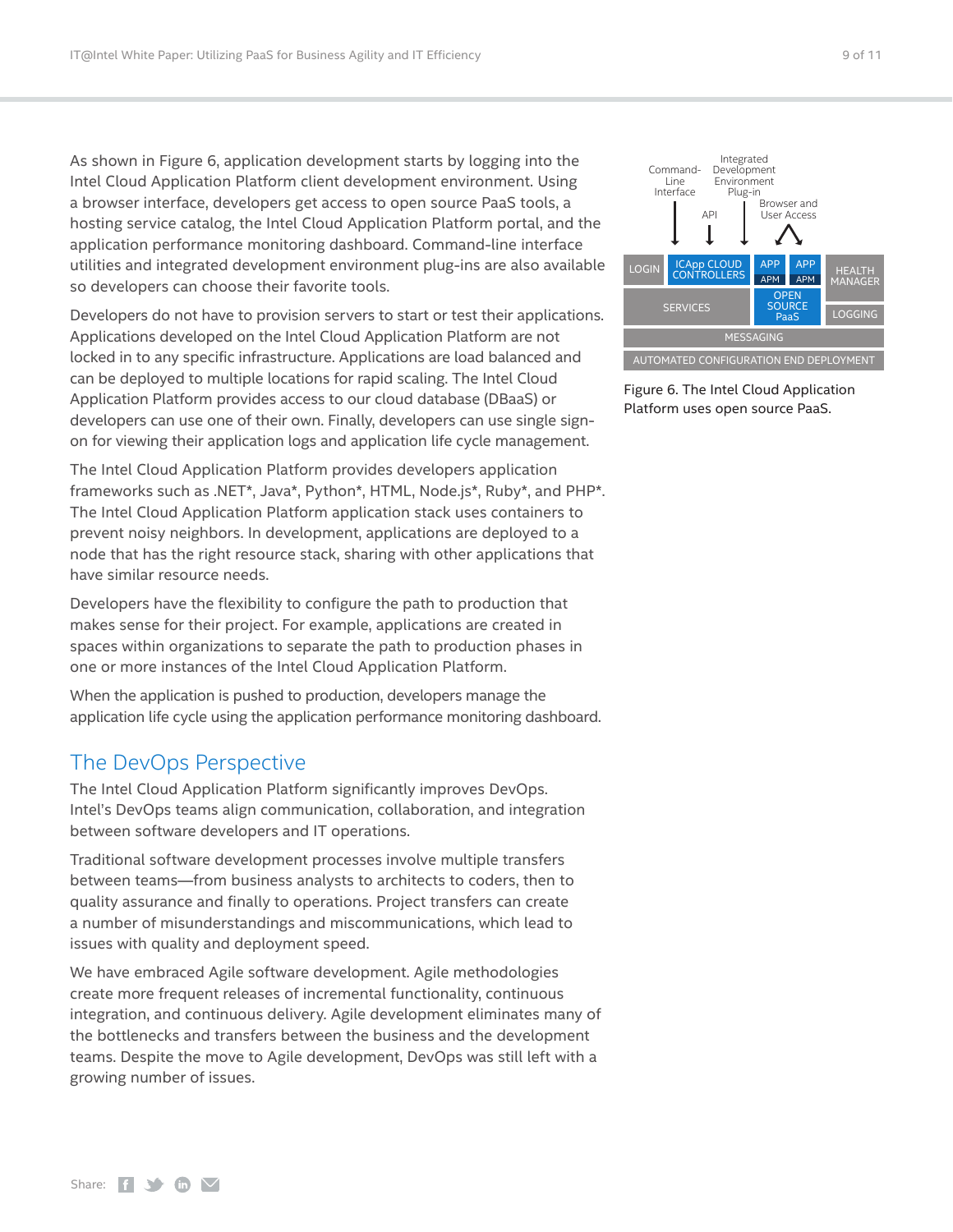<span id="page-9-0"></span>The Intel Cloud Application Platform eliminates the problems with transfers and Agile development. With developers standardizing their code on a common platform and tools, code integration, testing, and releases now run smoothly. DevOps tasks used to be done manually and only once in a cycle. As shown in Figure 7, now with the Intel Cloud Application Platform, we do the same tasks continuously with automation. These tasks include the following:

- **Release planning.** The Intel Cloud Application Platform allows business developers to define much smaller, more frequent releases. Small frequent releases improve quality because they are much easier to test and have less impact on the production environment. This practice can also improve the final product because end users can try out smaller portions of the system and provide feedback for future releases.
- **Continuous integration.** Continuous integration is a practice that requires developers to integrate (check-in) code into a shared repository several times each day. With the Intel Cloud Application Platform, check-in kicks off an automated build; with the integrated code management tools, teams can detect problems early, making errors much easier to fix.
- **Continuous delivery.** Continuous delivery builds on continuous integration by extending the automated build process to all of the final stages required for production deployment. This means software is always production-ready throughout its entire life cycle. Developers using the Intel Cloud Application Platform can now release any build in minutes.
- **Continuous testing.** Adoption of continuous integration means that working increments of the product are available continuously for testing. The Intel Cloud Application Platform enables developers to continuously test their code across the development life cycle. This shortens testing cycles and provides continuous feedback on quality.
- **Continuous monitoring and feedback.** Continuous monitoring helps keep applications performing at optimum levels. With the built-in system monitoring tools in the Intel Cloud Application Platform, developers can build self-monitoring and analytics-gathering capabilities right into the applications.



We are well on our way of achieving our goal of getting 80 percent of existing applications hosted in the right place, on the right device. The platform took three calendar quarters to develop and put into production. Within these three quarters, we launched the platform in two data centers. Currently, there are 737 active users who have developed 3,200 unique applications. The top three most deployed languages are Node.js, Python, and .NET.



Figure 7. The Intel Cloud Application Platform supports DevOps best practices.